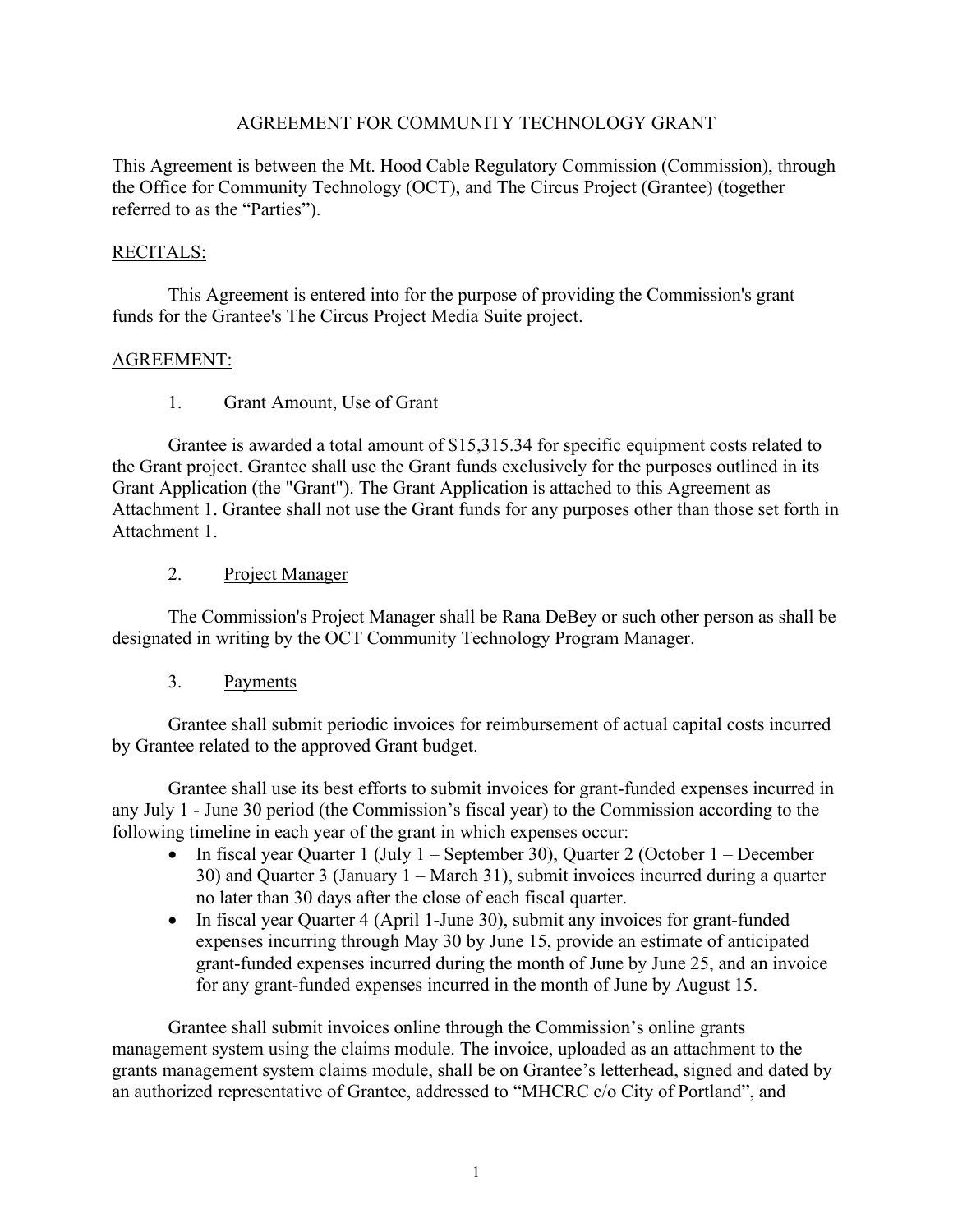include the title of the grant project, the total amount requested for reimbursement and an invoice number. Grantee must also complete an expense line item, an expense report and attach supporting documentation through the grants management system in order to complete and submit the invoice to the Project Manager for review. Supporting documentation shall include copies of receipts or other evidence of payment, for the capital cost amount claimed in the invoice. The Project Manager, at her/his sole discretion, may require additional financial documentation of Grant expenditures.

Upon submission by the Grantee of an invoice, and upon certification by the Project Manager that the invoice is in accordance with this Agreement and any restrictions upon use of the Grant funds, the Commission shall pay to the Grantee the amount as specified in the invoice, not to exceed the total Grant amount, within thirty (30) days from date of the invoice. If the Project Manager finds that the invoice is not in accordance with this Agreement, the Project Manager shall notify the Grantee of the reasons for the disallowance and non-payment.

All invoices for Grant project capital costs must be received by the Commission no later than March 1, 2023 in order to be paid under the Agreement terms. No invoices shall be accepted after this date.

# 4. Financial Records

Grantee agrees to keep accurate and complete financial records that will enable the Commission to easily determine the use of Grant funds and the allocation method of Matching Resources committed by Grantee and Project Partners for the Grant. Grantee shall maintain all financial records related to the Grant for ten (10) years after the termination of this Agreement. Grantee shall provide the Commission prompt access to these records upon request and permit copying as the Commission may require.

# 5. Reports

Grantee shall submit Interim Status Reports and a Final Status Report (collectively referred to as 'Report(s)') to the Project Manager using the Commission's online grants management system. The Reports shall include both programmatic and financial information as established by the Commission. For a Report to be acceptable to the Project Manager, the Grantee shall document and clearly describe the progress of the grant scope in accordance with the reporting schedule defined below.

Interim Status Reporting periods are July 1, 2021 through December 31, 2021; January 1, 2022 through June 30, 2022; July 1, 2022 through December 31, 2022. Interim Status Reports are due within thirty (30) days of the end of each reporting period.

Grantee shall submit a Final Status Report no later than March 1, 2023.

Interim and Final Status Reports shall include an accurate and complete financial report of Grant fund and Match fund expenditures. The Report shall include copies of receipts or other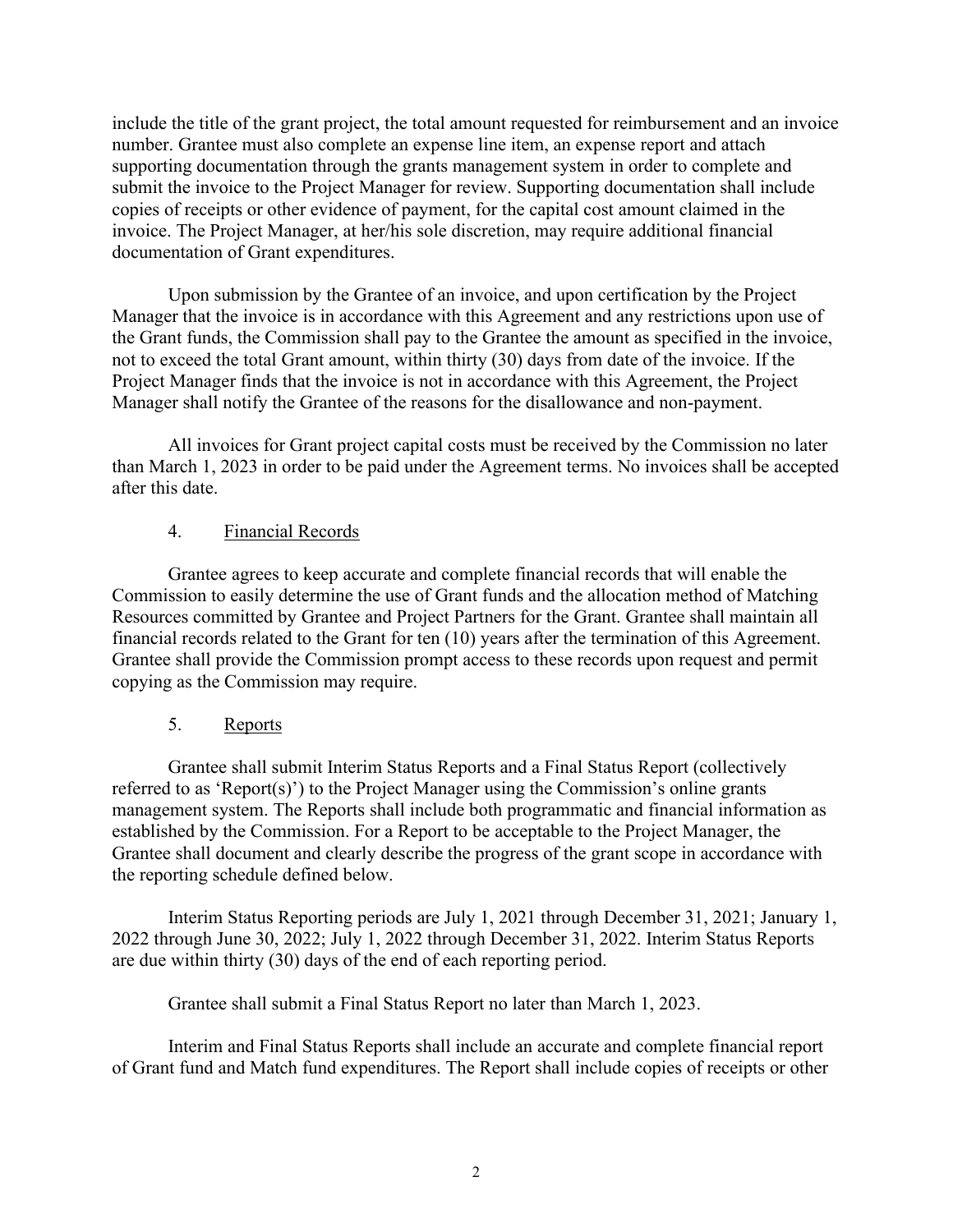evidence of payment for actual grant funded capital costs incurred by Grantee related to the Grant.

The Project Manager, at her/his sole discretion, may require additional programmatic information or financial document of Grant project expenditures. Grantee shall make its books, general organizational and administrative information, documents, papers and records that related to this Agreement or Grantee's performance of services related to this Agreement available for inspection by the Project Manager or other Commission representatives during reasonable business hours following five (5) business days advance written notification from the Project Manager.

Grantee shall immediately provide notice in writing by electronic mail to the Project Manager when Grantee anticipates or realizes any deviation in the Grant project which may result in Grantee's inability to fulfill the Grant project as originally submitted and approved by the Commission.

# 6. Project and Fiscal Monitoring

The Commission and the Project Manager shall monitor the Grantee's performance on an as needed basis to assure compliance with this Agreement. Such monitoring may include, but are not limited to, on site visits at reasonable times, telephone interviews and review of required reports and will cover both programmatic and fiscal aspects of the Grant. The frequency and level of monitoring will be determined by the Project Manager. Grantee shall remain fully responsible at all times for performing the requirements of this Agreement.

# 7. Audit

Because Commission grant funds are derived from the cable services franchises in Multnomah County, the cable companies may conduct a financial review or audit of Grantee for the purpose of verifying whether use of capital grant funds is in accordance with the requirements of cable franchises related to use of capital grant funds. If the Commission receives notice from a cable company in accordance with the terms of the cable franchises of such audit or review, the Commission's Project Manager shall notify Grantee within 5 business days of receiving the notice, and shall identify to Grantee the relevant financial records of Grantee that the cable company seeks to review. The scope of such audit or review of Grantee shall be consistent with the terms of the applicable cable franchise. Grantee agrees to make such relevant financial records available to cable company's authorized representative for inspection and copying. Such records shall be reviewed during normal business hours at a time and place made available by Grantee. The Commission's Project Manager shall promptly provide Grantee with written notice of the audit or review's conclusions.

8. Publicity

Any publicity shall indicate that the project was made possible by a Grant from the Commission through funds provided by the cable companies. Grantee shall notify the Project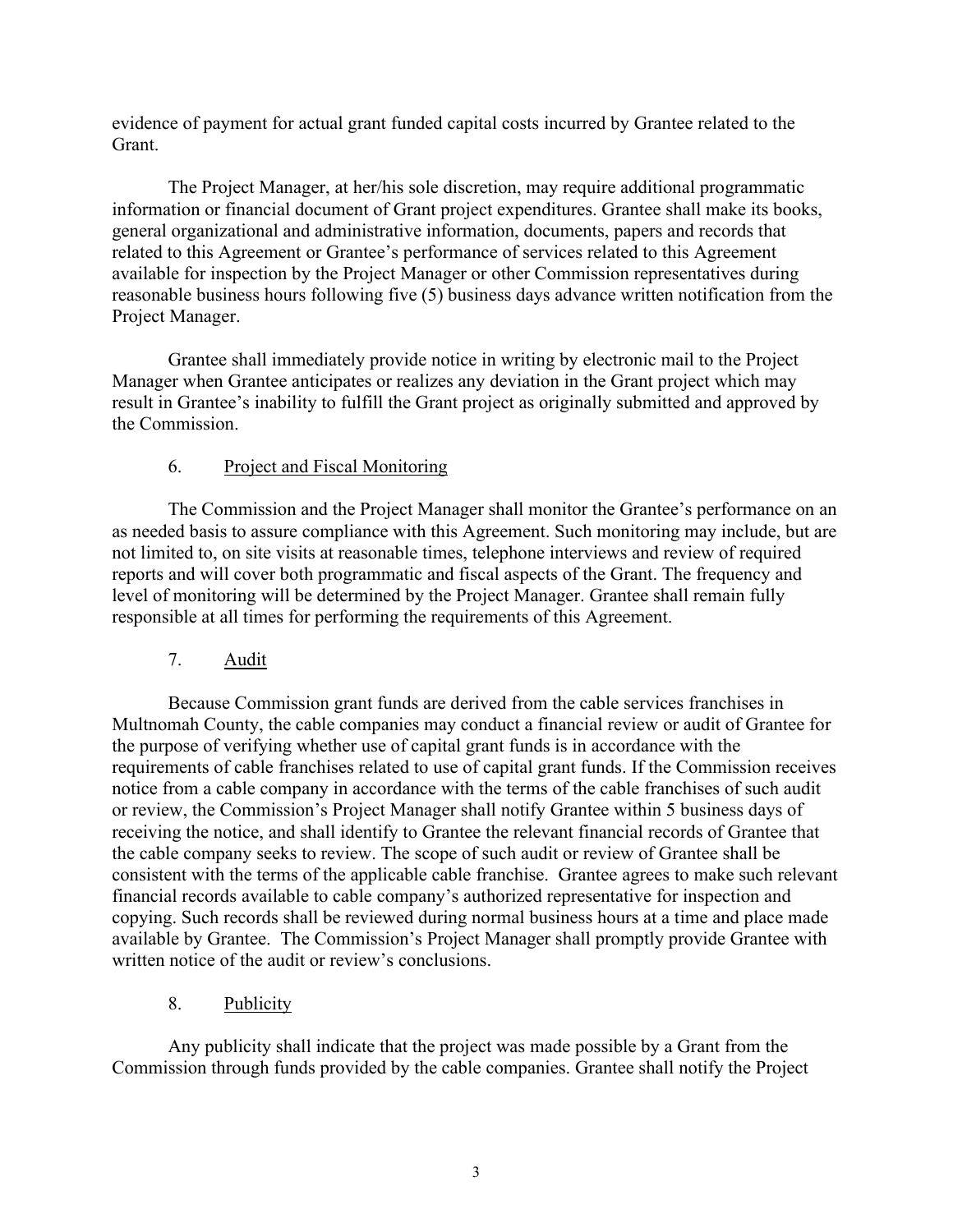Manager before releasing information about the Grant to the press or other news media. The Commission may include information regarding the Grant in periodic public reports.

# 9. No Other Obligations/Complete Agreement

Grantee acknowledges that, except for the Grant, the Commission has no obligation to provide, and the Commission has not led Grantee to believe in any way (whether expressly or by implication) that the Commission will provide any additional or future assistance, financial or otherwise, either to Grantee or for the Grant project.

This Agreement contains the complete agreement of the parties. This Agreement may not be assigned, nor may any of the Commission's rights be waived, except in writing signed by a duly authorized representative of the Commission. The Commission may specifically enforce, or enjoin a breach of, the provisions of this Agreement, and such rights may be freely assigned or transferred to any other governmental entity by the Commission.

# 10. Representations

Grantee represents that it has full power and authority, and has obtained all necessary approvals, to accept the Grant, to carry out the terms of the Grant and this Agreement, and to conduct the Grant project in compliance with all applicable laws.

# 11. Indemnification

Grantee shall hold harmless, defend, and indemnify the MHCRC, and its officers, agents and employees against all claims, demands, actions, and suits (including all costs) brought against any of them arising from actions or omissions of GRANTEE and/or its contractors in the performance of this Agreement.

Prevailing wage indemnity. Grantee agrees to indemnify, defend, and hold harmless the MHCRC, its employees, officers, and agents, from and against any claim, suit, or action, including administrative actions, that arise out of Grantee's failure to comply with ORS279C.800 to 279C.870 and any applicable administrative rules or polices.

# 12. Compliance with Laws

The Commission and Grantee agree to comply with all applicable local, state and federal laws and regulations that apply to the subject matter of this Agreement.

# 13. Amendment

The Project Manager is authorized to amend the terms and conditions of this Agreement, provided such changes do not increase the Grant amount or the Commission's financial risks or change the purpose of the Grant. If approved, such amendments shall only be effective if in writing, and signed by duly authorized representatives of both Parties. Any change in the amount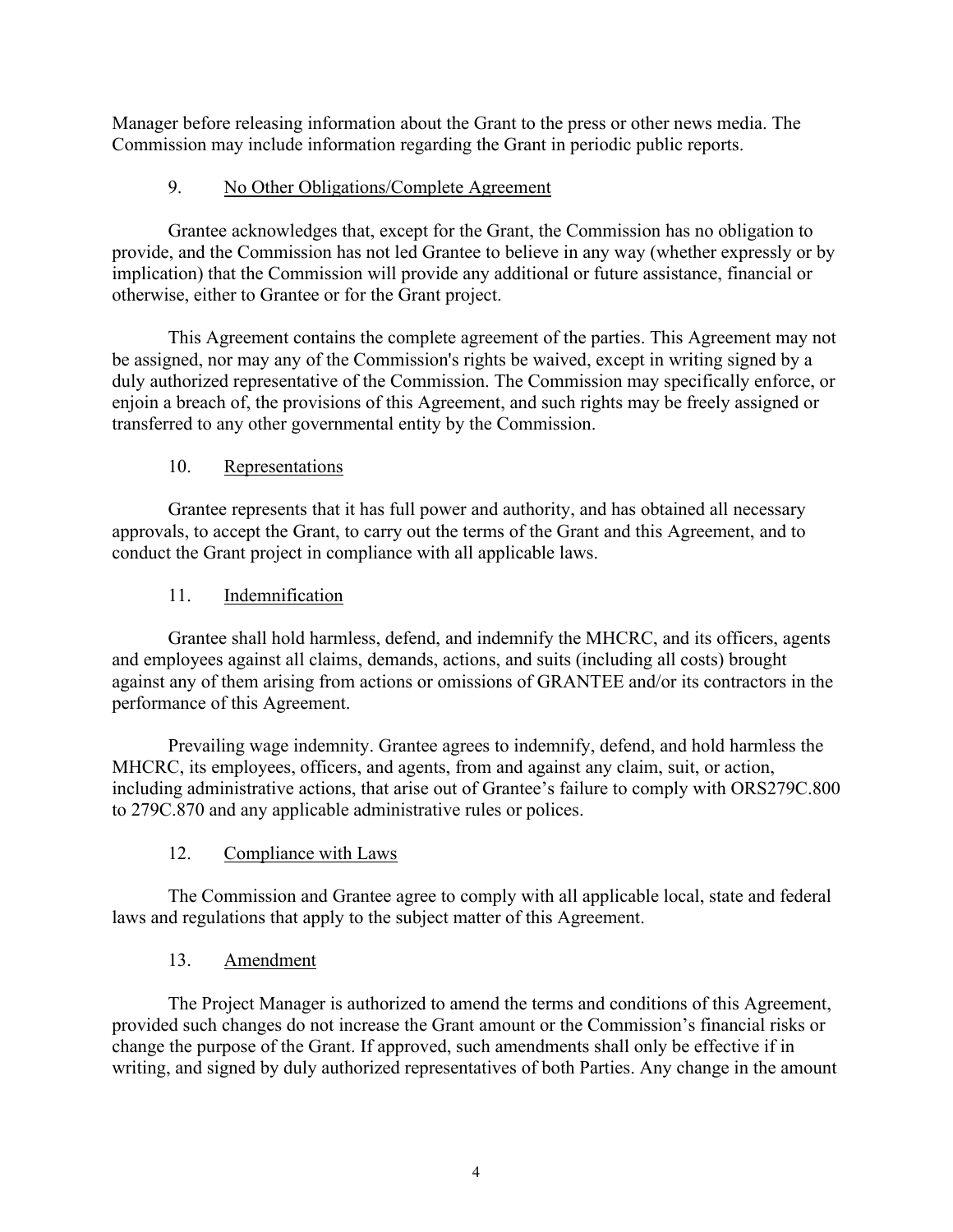of the Grant funds or the financial risks under this Agreement must be approved by vote of the Commission.

## 14. Term of the Agreement

This Agreement becomes effective on July 1, 2021 unless Grantee fails to sign and return the Agreement to the Commission within thirty (30) days of Commission action to approve the Agreement, in which event this Agreement shall be null and void. The term of this Agreement is through, and including, March 31, 2023.

## 15. Early Termination of Agreement

This Agreement may be terminated prior to the expiration of its term by:

- i. Written notice provided to Grantee from the Commission's Project Manager before any obligations are incurred; or
- ii. Mutual written agreement of the Grantee and Commission's Project Manager
- iii. Alternatively, the MHCRC may, upon thirty (30) days written notice, terminate this agreement for any reason deemed appropriate in its sole discretion.

Termination of this Grant shall be without prejudice to any obligations or liabilities of either party already accrued prior to such termination. However, upon receiving a notice of termination, Grantee shall immediately cease all activities under this Grant, unless expressly directed otherwise in writing from the Commission in the notice of termination. Further, upon termination, the Commission and/or Grantee shall deliver to the other party all works-in progress and other property that are or would be deliverables had the Grant been completed. Grantee shall be entitled to receive reasonable compensation as provided for under this Agreement for any satisfactory work completed up until the time of notice of termination.

16. Material Failure to Perform

The Project Manager may terminate this Agreement after determining that Grantee has failed to comply with any material term or condition of this Agreement. It shall be a material breach and cause for termination of this Agreement if Grantee uses grant funds outside the scope of this Agreement.

Notice and Opportunity to Cure. The Project Manager shall give Grantee written notice of the intent to terminate this Agreement, identifying the reasons for such action. Grantee shall have thirty (30) days from the date of the written notice to cure the breach. If the breach is of such nature that it cannot be completely cured by Grantee within the thirty (30) day period, then Grantee shall submit a cure plan to the Project Manager no later than fifteen (15) days from the date of the written notice. Grantee's cure plan shall include actions, steps, and a time period to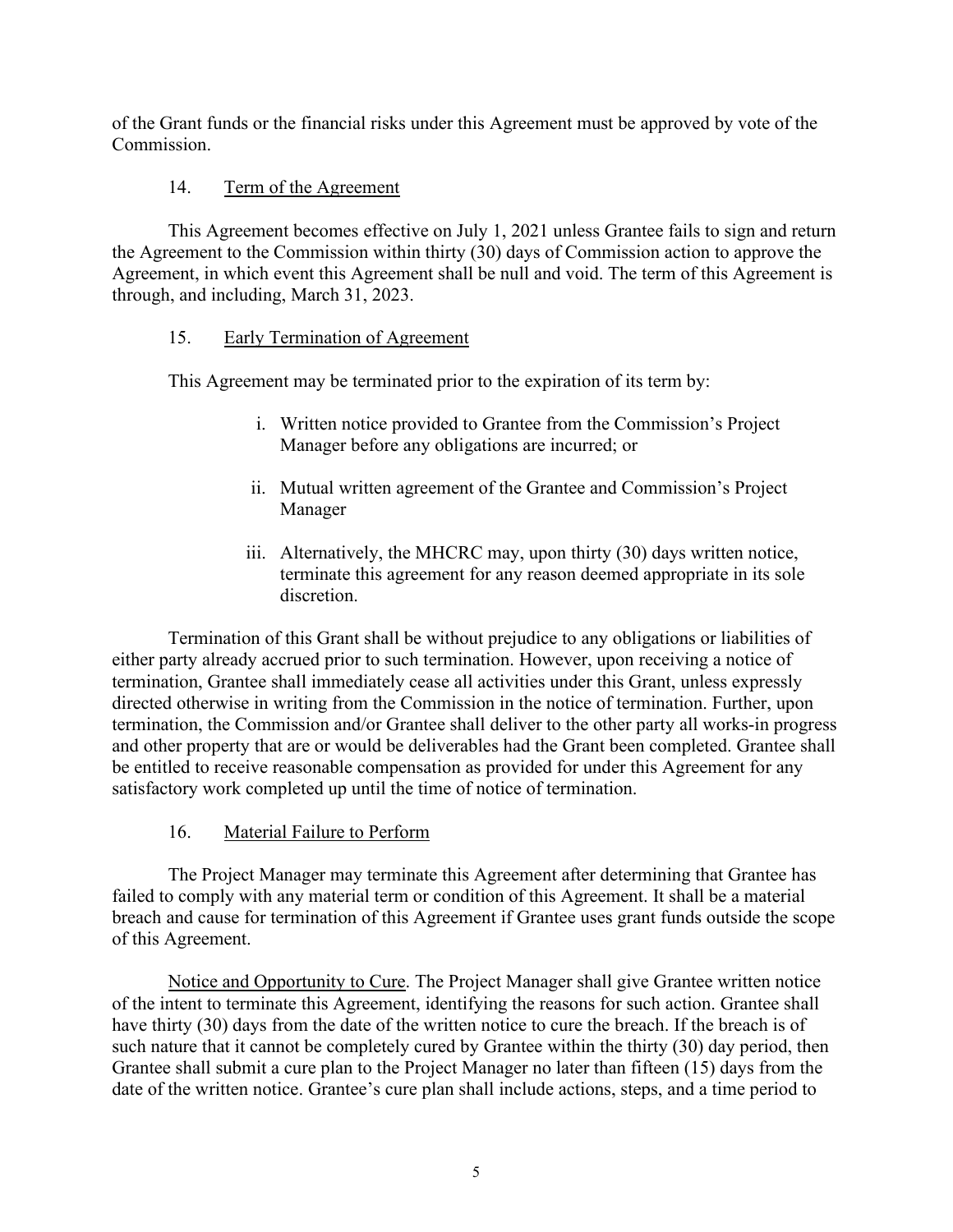cure the breach. Grantee must obtain written consent from the Project Manager to proceed with a cure plan under an extended cure period.

No Payment During Cure Period. During the cure period or extended cure period, the Commission is under no obligation to accept or pay invoices submitted by Grantee under this Agreement. Grantee shall not perform services or take actions that would require the Commission to pay grant funds to Grantee without the written consent of the Project Manager. Grantee shall be solely responsible for any expenses associated with cure of its noncompliance or failure to perform.

Cause for Termination. If Grantee fails to cure the material breach within thirty (30) days of the written notice of termination, or if Grantee executes a cure plan prior to receiving consent to proceed with the cure plan from the Project Manager, then the Commission may, at its sole discretion, require Grantee to refund to the Commission any amounts improperly expended, any unexpended amounts or the full amount of Grant funds paid by the Commission to Grantee for the Grant project in compliance with the terms and conditions of this Agreement.

# 17. Suspension of Work

The Project Manager may at any time give notice in writing to Grantee to suspend work and expenditure of funds provided under this Agreement. The notice of suspension shall specify the date of suspension and the estimated duration of the suspension. Grantee shall immediately suspend work and expenditure of funds to the extent specified. During the period of the suspension Grantee shall properly care for and protect all projects in progress including materials, supplies, and equipment that are on hand for performance of the Grant. The Project Manager may, at any time, withdraw the suspension of work as to all or part of the suspension in written, by electronic mail, notice to Grantee specifying the effective date and scope of withdrawal. Grantee shall then resume diligent performance of the work. In no event shall Grantee be entitled to any incidental or consequential damages because of suspension.

The causes for suspension of work include, but are not be limited to, Project Manager's concerns about Grantee's ability to complete the Grant in accordance with this Agreement or any other non-compliance with the Agreement.

# 18. Non-Discrimination

In carrying out activities under this Agreement, Grantee shall not discriminate against any employee or applicant for employment on the basis of race, color, religion, age, sex, marital or economic status, familial status, national origin, sexual orientation, disability or source of income. Grantee shall take actions to ensure that applicants for employment are employed, and that employees are treated during employment, without regard to their race, color, religion, age, sex, marital or economic status, familial status, national origin, sexual orientation, or disability. Such action shall include but not be limited to, the following: employment, upgrading, demotion, or transfer; recruitment or recruitment advertising; layoff or termination; rates of pay or other forms of compensation; and selection for training, including apprenticeship. Grantee shall state that all qualified applicants will receive consideration for employment without regard to race,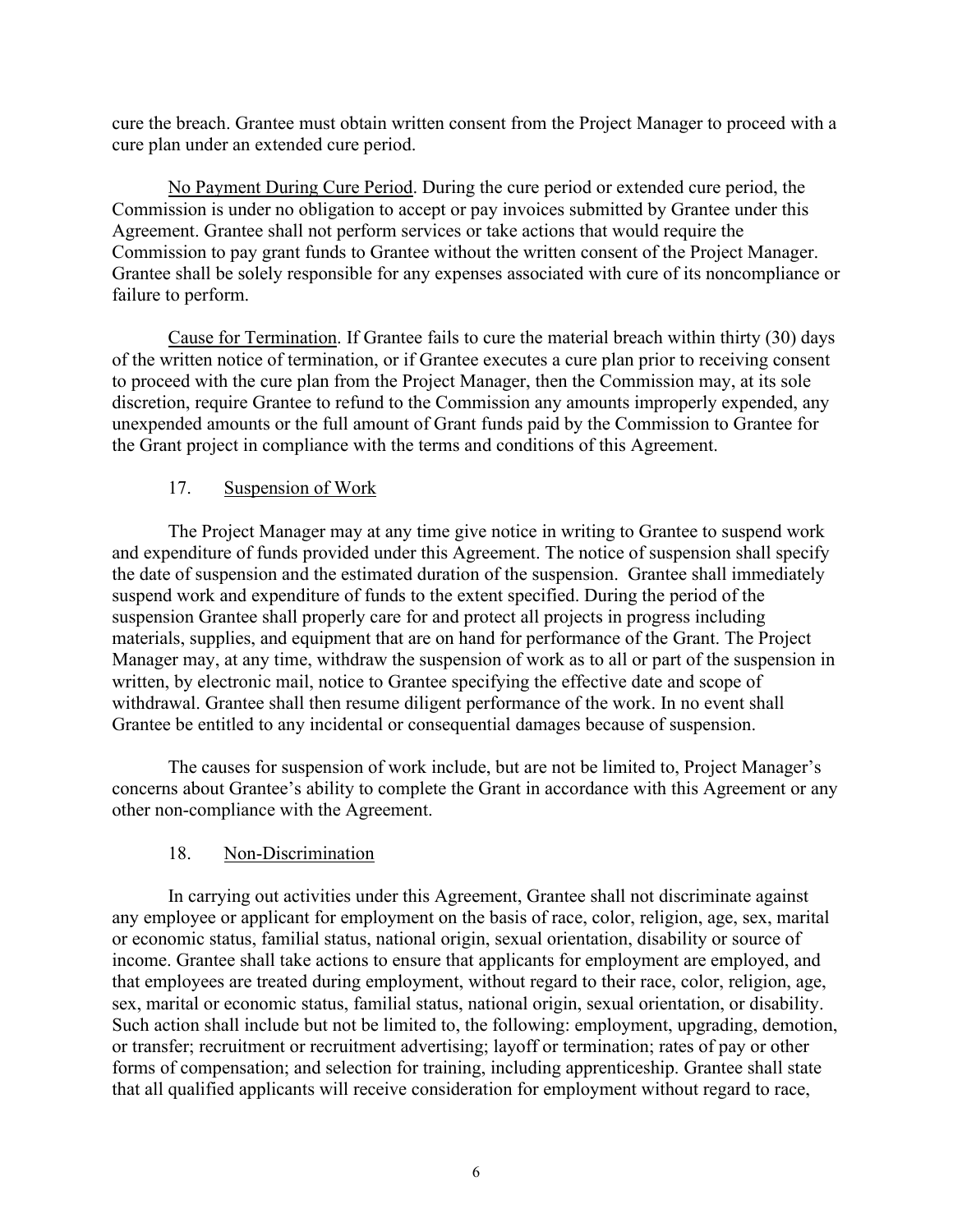color, religion, age, sex, marital or economic status, familial status, national origin, sexual orientation, disability or source of income. In regard to carrying out activities under this Agreement, Grantee shall further not arbitrarily refuse to provide services to any person and shall not discriminate in offering services on the basis of race, color, religion, age, sex, marital or economic status, national origin, sexual orientation, disability or source of income.

## 19. Severability

Commission and Grantee agree that if any term or provision of this Agreement is declared by a court of competent jurisdiction to be illegal or in conflict with any law, the validity of the remaining terms and provisions shall not be affected, and the rights and obligations of the Parties shall be construed and enforced as if the Agreement did not contain the particular term or provision held to be invalid.

# 20. Choice of Law and Choice of Forum

This Agreement shall be construed according to the laws of the State of Oregon, without regard to its provisions regarding conflict of laws. Any litigation between the Commission and Grantee arising under this Agreement or out of work performed under this Agreement shall occur, if in the state courts, in the Multnomah County court having jurisdiction thereof, and if in the federal courts, in the United States District Court for the State of Oregon.

# 21. Survival

As of the date of termination of this Agreement, any pre-existing unresolved claim or dispute by either Party, including but not limited to, money owed, performance due, or any other obligations of the Parties, that is the result of the other Party's performance or non-performance, will, by their terms, survive termination of this Agreement and will be resolved in accordance with the terms and conditions of this Agreement. All indemnity and unperformed obligations will survive termination of this Agreement. The obligation under Section 5 to submit a Final Report shall also survive termination of this Agreement.

# 22. Assignment

This Agreement or any interest therein may not be assigned or subcontracted without the prior written consent of the Project Manager. In the event of transfer without prior written consent, the Commission may refuse to carry out this Agreement with either the transferor or the transferee and yet retain and reserve all rights of action for any breach of contract committed by Grantee.

Notwithstanding Grantee's use of any subcontractor for performance of this Agreement, Grantee shall remain obligated for full performance hereunder, and the Commission shall incur no obligation other than its obligations to Grantee under this Agreement. Grantee agrees that if subcontractors are employed in the performance of this Agreement, the Grantee and its subcontractors are subject to the requirements and sanctions of ORS Chapter 656, Workers' Compensation.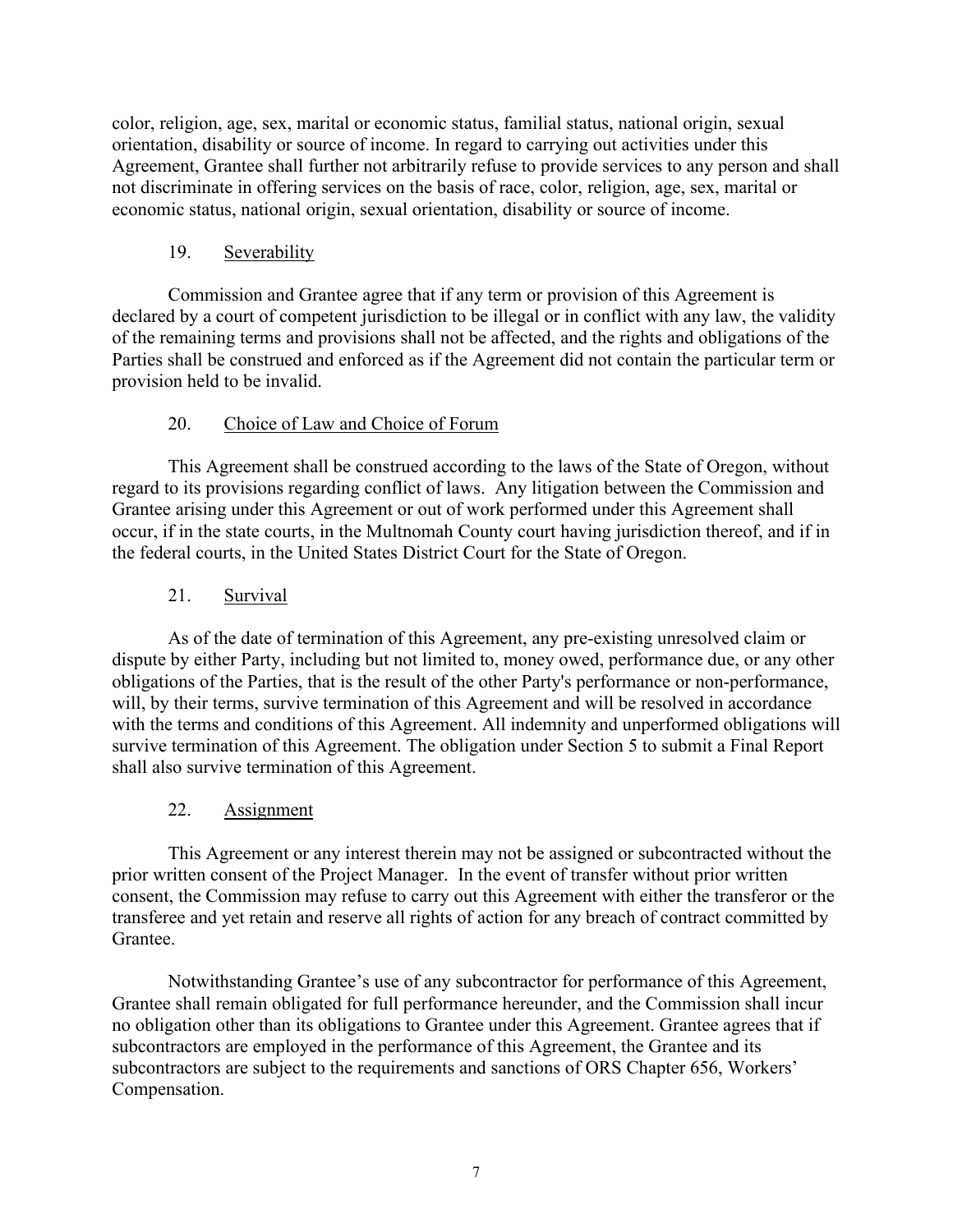## 23. Electronic Means

The parties agree the Commission and Grantee may conduct this transaction, including any contract amendments, by electronic means, including the use of electronic signatures.

24. Notice

Any notice provided for under this Agreement shall be sufficient if in writing and (1) delivered personally to the following addressee, (2) deposited in the United States mail, postage prepaid, certified mail, return receipt requested, (3) sent by overnight or commercial air courier (such as Federal Express), or (4) email addressed as follows, or to such other address as the receiving party hereafter shall specify in writing:

If to the Commission:

Attn: Rana DeBey, Project Manager: Mt. Hood Cable Regulatory Commission c/o City of Portland/ OCT P.O. Box 745 Portland, OR 97207-0745 Email: [rana@mhcrc.org](mailto:rana@mhcrc.org)

If to Grantee:

Attn: Kirsten Collins, Managing Director The Circus Project 1420 NW 17<sup>th</sup> Ave Portland, OR 97209 Email: [grants@thecircusproject.org](mailto:grants@thecircusproject.org)

Any such notice, communication or delivery shall be deemed effective and delivered upon the earliest to occur of actual delivery, three (3) business days after depositing in the United States mail as aforesaid, one (1) business day after shipment by commercial air courier as aforesaid or the same day an email transmission is sent (or the first business day thereafter if sent on a Saturday, Sunday or legal holiday).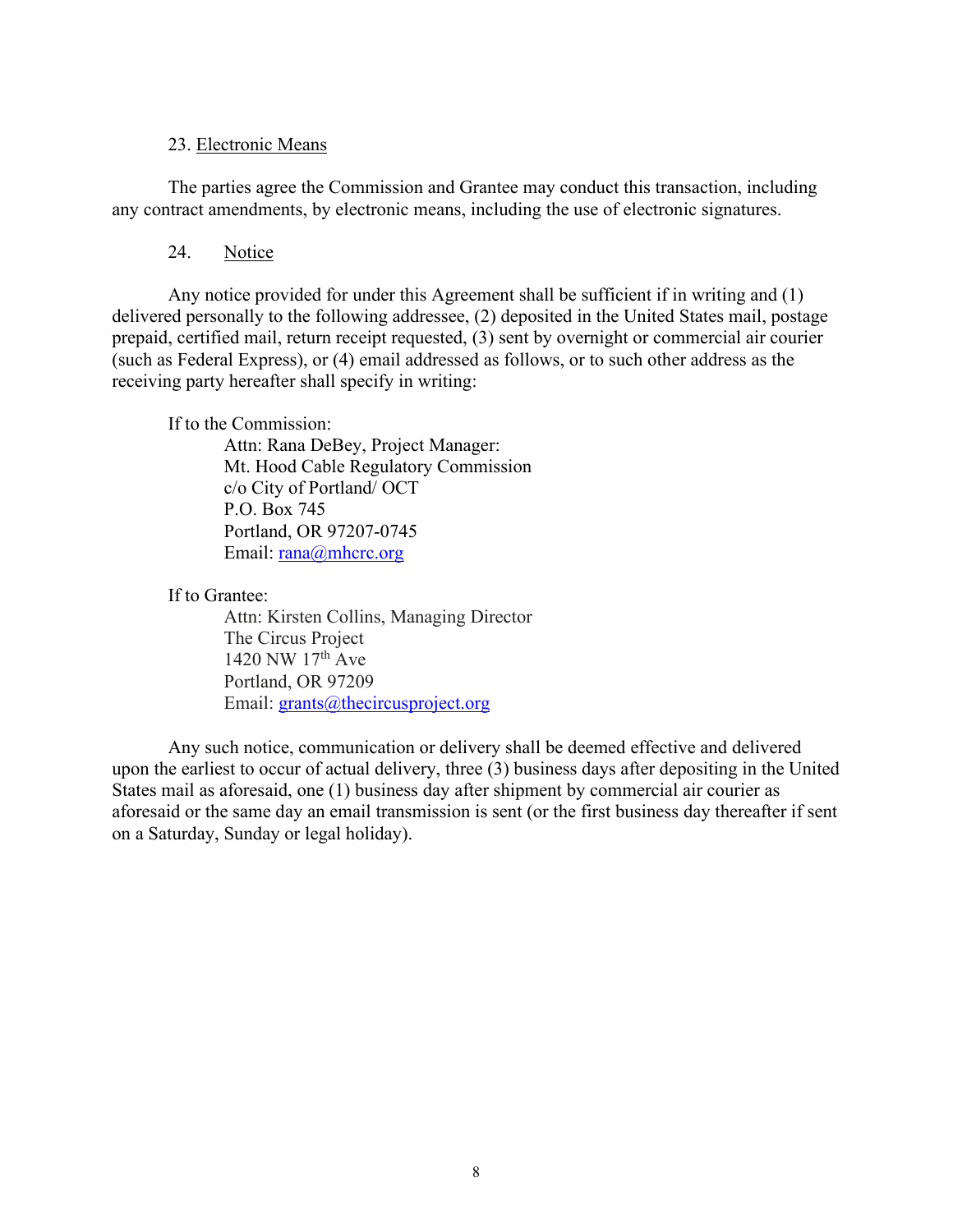# AGREEMENT FOR COMMUNITY TECHNOLOGY GRANT: The Circus Project Media Suite

# **GRANTEE SIGNATURE:**

# **GRANTEE: The Circus Project**

| By:                                                                                                                                                                                                                            | Date: $\frac{1}{\sqrt{1-\frac{1}{2}} \cdot \frac{1}{2}}$ |
|--------------------------------------------------------------------------------------------------------------------------------------------------------------------------------------------------------------------------------|----------------------------------------------------------|
| Name: Name and the second contract of the second contract of the second contract of the second contract of the second contract of the second contract of the second contract of the second contract of the second contract of  |                                                          |
| Title: The contract of the contract of the contract of the contract of the contract of the contract of the contract of the contract of the contract of the contract of the contract of the contract of the contract of the con |                                                          |
| MT. HOOD CABLE REGULATORY COMMISSION SIGNATURES:                                                                                                                                                                               |                                                          |
| By: Mt. Hood Cable Regulatory Commission Chair                                                                                                                                                                                 | Date:                                                    |
| Approved as to Form:                                                                                                                                                                                                           |                                                          |
| By: Mt. Hood Cable Regulatory Commission Attorney                                                                                                                                                                              | Date: $\qquad \qquad$                                    |
|                                                                                                                                                                                                                                |                                                          |
|                                                                                                                                                                                                                                |                                                          |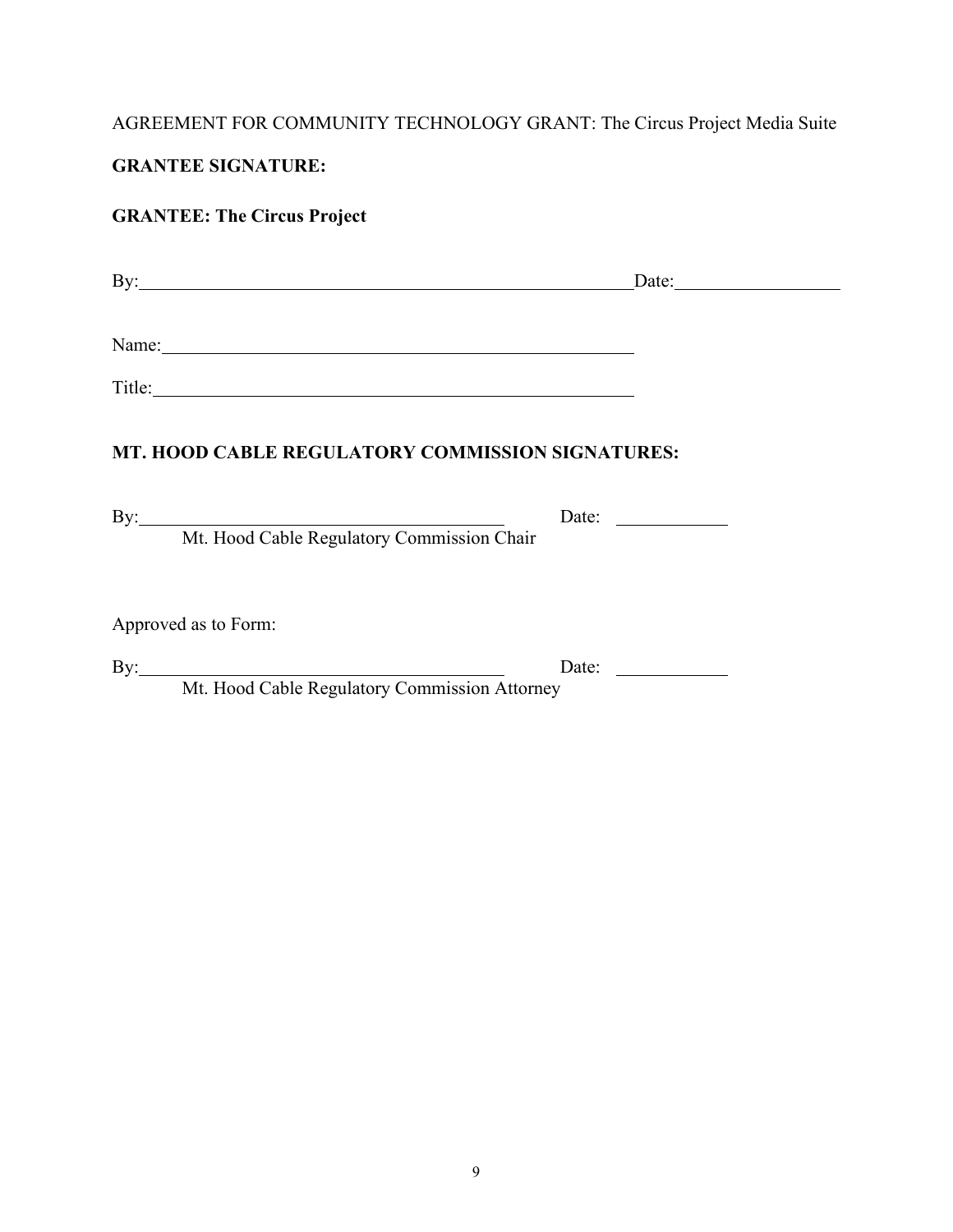



## Application

| 01422 - 2021 Community Technology Grants |                    |
|------------------------------------------|--------------------|
| 01607 - The Circus Project Media Suite   |                    |
| <b>Community Technology Grants</b>       |                    |
| Status:                                  | Submitted          |
| Original Submitted Date:                 | 04/12/2021 6:21 PM |
| Last Submitted Date:                     | 05/20/2021 4:28 PM |

# **Primary Contact**

Feel free to edit your profile any time your information changes. Create your own personal alerts using My Alerts.

| Name:   | Kirsten                     |                   |                    | Collins          |
|---------|-----------------------------|-------------------|--------------------|------------------|
|         | Salutation                  | <b>First Name</b> | <b>Middle Name</b> | <b>Last Name</b> |
| Email:  | grants@thecircusproject.org |                   |                    |                  |
| Phone:* | 503-764-9174                |                   |                    |                  |
|         | Phone                       |                   | Ext.               |                  |
| Title:  | <b>Managing Director</b>    |                   |                    |                  |

| <b>Organization Information</b> |                    |                          |                          |
|---------------------------------|--------------------|--------------------------|--------------------------|
| <b>Organization Name:</b>       | The Circus Project |                          |                          |
| <b>Organization Type:</b>       | Non-Profit Entity  |                          |                          |
| <b>Tax ID</b>                   | 61-1557140         |                          |                          |
| <b>Organization Address:</b>    | 1420 NW 17th Ave   |                          |                          |
| $City*$                         | Portland<br>City   | Oregon<br>State/Province | 97209<br>Postal Code/Zip |
| <b>Phone:</b>                   | 503-764-9174       |                          |                          |

# **Project Narrative**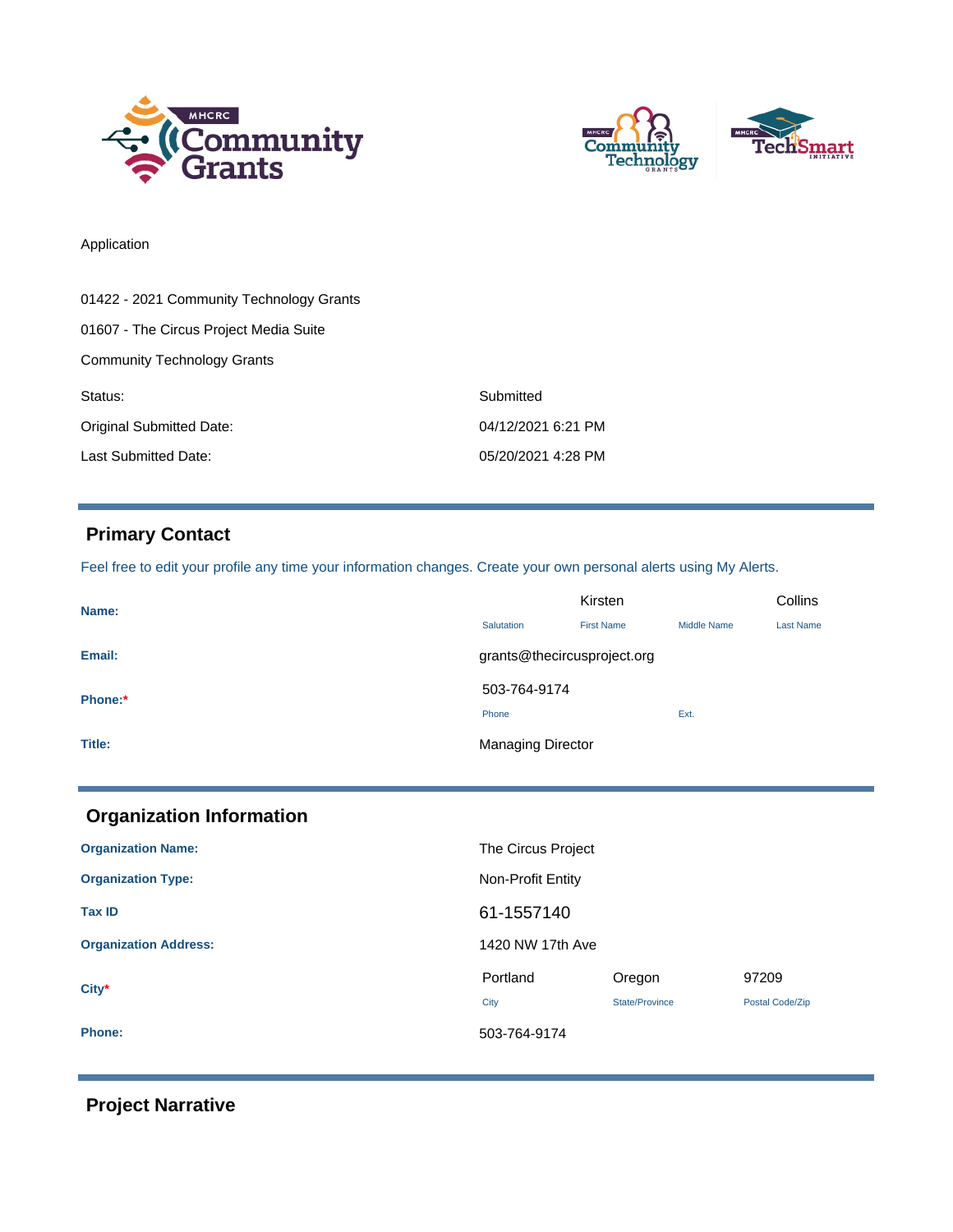| <b>Total Grant Funds:</b>  | \$15,315.34                     |
|----------------------------|---------------------------------|
| <b>Total Match Funds:</b>  | \$15,763.40                     |
| <b>Total Funds:</b>        | \$31,078.74                     |
| <b>Proposed Technology</b> | Video production equipment      |
| <b>Public Benefit Area</b> | Improving Community Involvement |
| <b>Project Purpose</b>     |                                 |

In defining the project purpose, applicants must: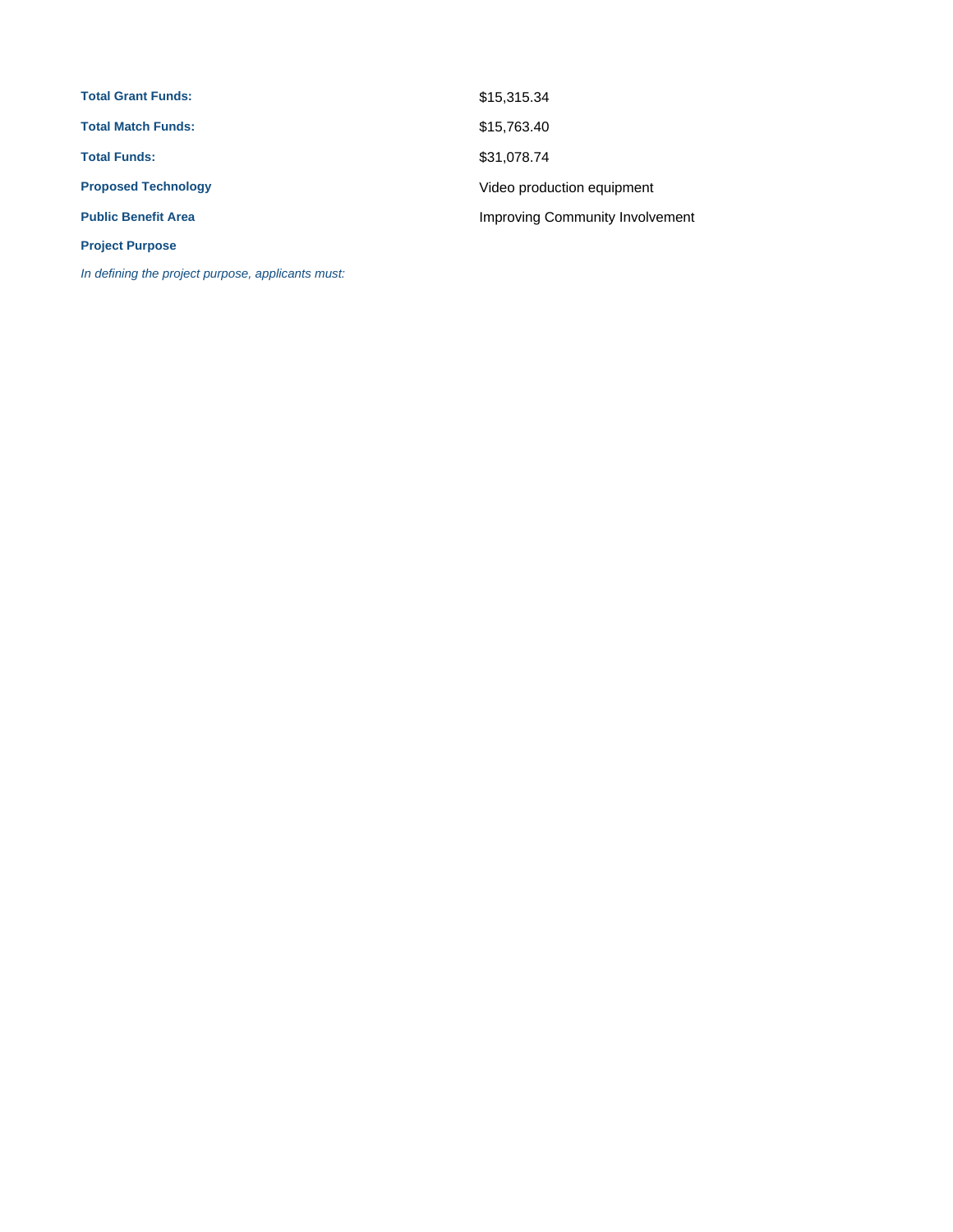The Circus Project (TCP) respectfully requests funding to build a media production suite, including lights, a professional camera, computers, and editing software, at our home studio. With your support, the suite will enable us to create original digital content we wouldn't otherwise be able to produce on site and expand access to contemporary circus arts to underserved audiences and students. Once the suite is established, we will work with Open Signal and Metro East to create distribution platforms for our work, including at least 6 live performances as well as solo and ensemble pieces created for video by members of our three training companies.

TCP is guided by a commitment to providing equitable arts access. Circus arts have traditionally been most accessible and inclusive to housed, financially-stable, white, able-bodied, hetero-normative groups. Through our partnerships with schools and social service agencies, our Pathways program engages and supports 200+ youth and adults annually who face systemic barriers to arts participation by providing free training, individualized support, and targeted resources. The aim of Pathways is to create more equitable access for people of color, people who identify as LGBTQIA+, and those experiencing challenges, including homelessness, foster care, domestic violence or abuse, and mental and emotional disorders. For students who want to continue to more advanced training we have three companies where they develop their skills: Brio (a 9 month training program for youth ages 8-18); Elements (training program for advanced adults); and Voice Project (a branch of our Pathways program that engages youth in the creation of an original circus performance focused on social change).

A grant from MHCRC will expand access by enabling us to use video and cable access as a distribution platform. Cable access brings circus to those who have financial, geographic, physical, or other barriers that prevent them from attending a circus performance, or who have never been introduced to circus before. It is not a viable option for us to partner with an existing media studio to produce circus arts videos as circus arts require unique infrastructure, including rigging for aerial disciplines, mats and sufficient space for ground disciplines, and specific safety measures that are built into our studio space. Moreover, audience capacity at our studio is limited (with a maximum of 100 seats for most shows). Nearly all of our live performances sell out and we often have to turn our community partners and students' family and friends away at the door. With continued restrictions on social gathering and distancing requirements we anticipate seating to be even more limited in the coming years. A media suite would allow us to produce high quality multi-camera documentation of our shows to ensure access for all through cable access and digital streaming.

TCP's broadcasts will expose thousands of new viewers to marginalized perspectives and the transformative power of circus. Often, when people hear "circus," they think of ringmasters, tents, and elephants. When people see a TCP performance they understand the art form's potential as a catalyst for personal and collective transformation. For all students the process of building the strength to realize circus skills is transformative. Learning to walk a tightwire, juggle or do a handstand requires students to show up week after week and face their vulnerabilities and strengths. This persistence and confidence in their own ability to achieve change transfers to other areas of their lives and their communities. In the Voice Project students also explore how to animate their own life experiences and explore social justice themes through circus arts. In 2019 Voice Project's groupcreated show 'Gravity Defiant' used trapeze, acrobatics, tightwire and more to share their stories of being marginalized as trans, queer, and/or homelessness youth. Shows like this delight, inspire, and challenge viewers to consider new perspectives and reexamine what is possible.

An onsite media suite will also provide access for our advanced students to develop new and transferable skills that can help them translate their passion for the arts into a lifelong career. While our students have honed their abilities as circus artists and storytellers, they are limited by their lack of access to technology, creating contents on their phones without lighting, editing software, and other professional tools. In the past year circus performers around the world have shifted their focus from live performance to telling stories and showcasing their talents on video and distributing them in a range of channels-- from social media to [film festivals dedicated to the art form](https://www.circusinternationalfilmfest.com/). The media suite would enable students to participate in this digital realm of contemporary circus, while helping them develop technological proficiency, visual literacy and other 21st century skills. In 2020 we were awarded an equity investment from the Regional Arts and Culture Council to contract consultants to help guide and implement strategies to build greater equity, inclusion and access across all levels of the organization. To ensure we are best serving our community, our staff, board and newly appointed equity committee are engaged in ongoing reflection about what it means for TCP to realize our vision as a circus organization that is truly inclusive for students of all abilities, classes, and backgrounds. This request, and our vision for a media suite, is a direct outcome of conversations with students about what they need to develop as artists and with our community partners about how to build access to our work. The project's design and implementation will continue to be evaluated and refined in conversation with our students and community partners.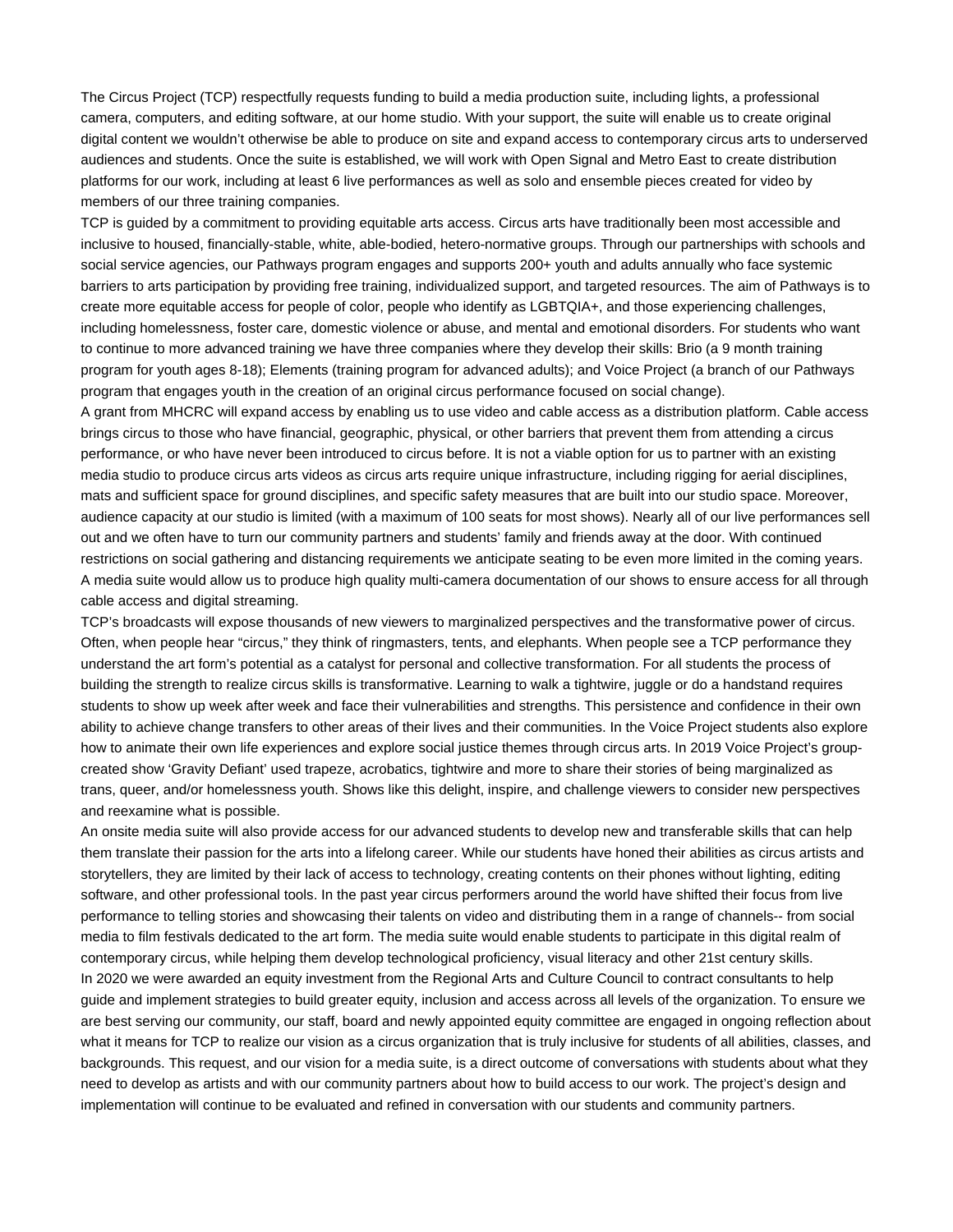#### (This field has a character limit of 7000)

### **Measurable Project Outcomes**

What project outcomes (no more than four) do you hope to achieve for the identified community or targeted beneficiaries through the use of the proposed technology?

## The MHCRC is interested in outcomes related to the use of the technology. You will be asked to report on progress made toward acheiving these outcomes in your semi-annual grantee reports.

With your support, the media suite will help TCP to expand awareness of circus arts to cable audiences that have never been exposed to the power of the art form. Viewers who are drawn to circus may be encouraged to explore opportunities to take a class or even apply for a scholarship to join TCP's Pathways program. Being able to share documentation of performances either via live streams or links to documentation will ensure that the communities we serve are able to access performances and witness students' physical feats and stories.

The media suite will also be a vital learning resource, enabling students to share their stories and skills more widely via cable access. Current students from all walks of life will develop valuable skills in video technology, production and broadcasting as well as visual literacy. While these skills could be the foundation of future careers in arts broadcasting, production and other fields, they will also serve them as circus artists.

In short, our desired outcomes for this project include expanding access to circus arts by:

- 1. Providing inclusive audiovisual training & access to media suite tools to 25+ TCP students & working circus artists
- Producing 10 hours of quality live performance documentation & unique student-produced content to be shared through two 2. community media centers and social media platforms

#### (This field has a character limit of 1500)

## **Evaluation Plan**

How will you evaluate progress toward, and achievement of, the projects anticipated outcomes? The evaluation plan should include evaluation questions, strategies or methodologies to collect data in order to answer the questions and steps to document findings and lessons learned, and should directly tie to the measurable outcomes listed above.

To track outcome #1 (i.e. providing inclusive audiovisual training and access to media suite tools to 20 students) we will track student participation in training sessions and their ongoing use of equipment through a checkout system. To ensure that the training is inclusive and that tools are accessible for students, and especially participants in the Voice Project and other underserved populations, we will rely on a mix of student and staff reflection facilitated by The Circus Project's Executive and Education Directors and Equity Committee.

Some questions we will address with student input: is the media training and introduction to equipment inclusive of different learning styles? How can we remove barriers to access the tools for underserved students in Pathways and the Voice Project Cohort? We will also seek input from partners (including Self Enhancement Inc., New Avenues for Youth, and Native American Youth and Family Services) about what distribution platforms are most accessible to their constituents and possibilities for sharing linked content via their communication channels.

To track outcome #2 (i.e. producing 10 hours of quality live performance documentation & unique student-produced content to be shared through Open Signal, MetroEast, as well as YouTube, and instagram) Jacki Ward Kehrwald will catalogue and archive all content in a central hard drive and track its distribution.

#### (This field has a character limit of 2500)

#### **Project Partners**

A "Project Partner" is defined as an organization that supplies cash or in-kind resources and/or plays an active role in the planning and implementation of the project. You should present who your project partners are, their respective roles in the project, and specific contribution each partner will make to the project in the form of financial support, equipment, personnel, or other resources.

#### Please list project partners as confirmed or unconfirmed.

Please include a contact name & email address for each project partner listed. Staff will contact the project partner in order to verify the partnership.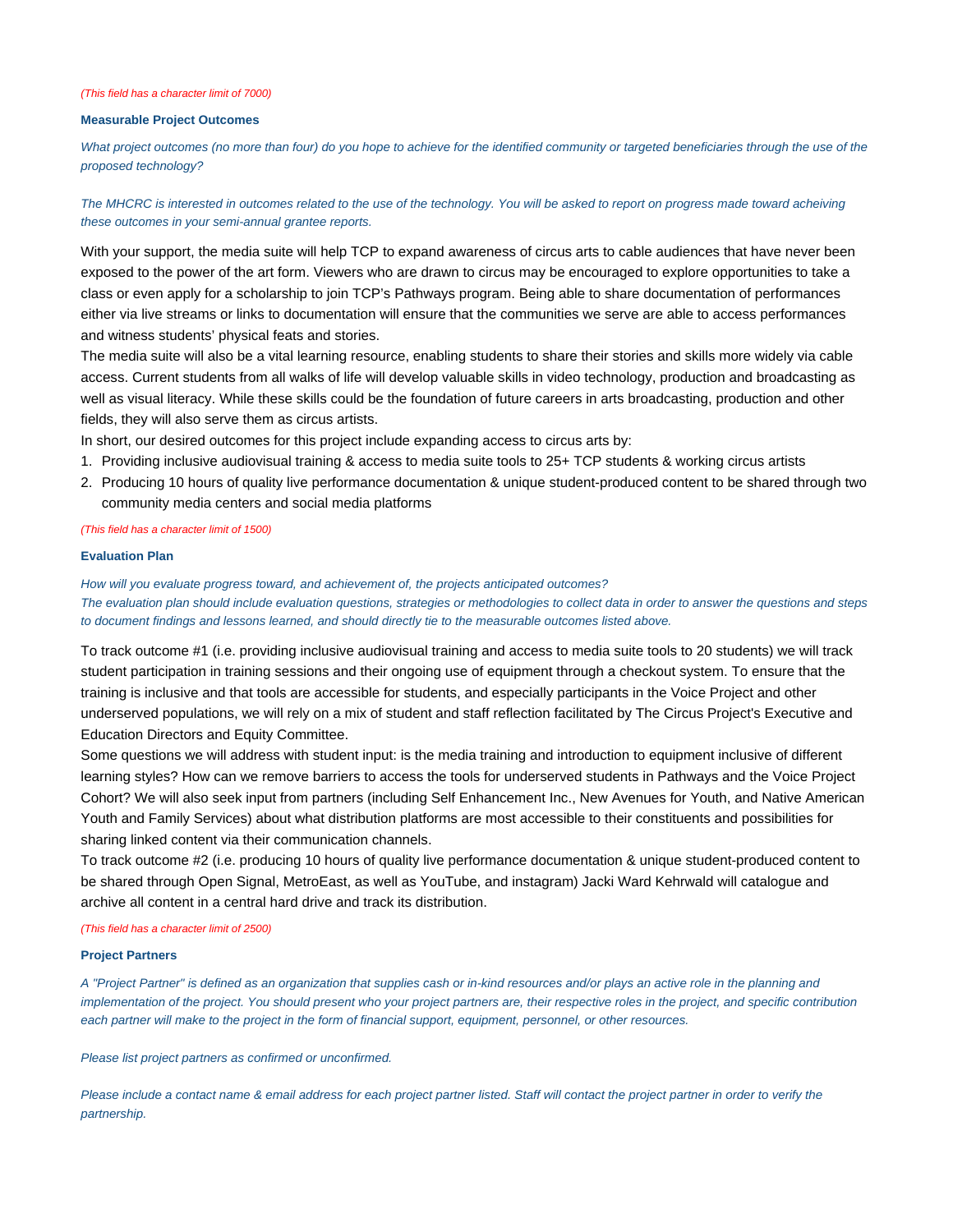## Adam Bailey, Critical Stories, LLC- Confirmed **Email:** criticalstories@gmail.com

**Address: Critical Stories MultiMedia**

6450 SW 172nd Ave.

Aloha, OR 97007

Adam/ Critical Stories will provide technical support as well as individualized, on-call support to supplement training for TCP staff, i.e. Linda and Jacki. In addition to his contracted hours, his company will provide 10 hours of in-kind support.

(This field has a character limit of 3000)

## **PROJECT FEASIBILITY SECTION includes: Technical Design, Project Start/End Date, Implementation Plan and Project Budget (see Final Application Budget form)**

### **Technical Design**

The Technical Design should specify in detail the proposed technology and equipment to be employed; the rationale in selecting the particular technology; how the technical design supports the projects use of the community media center channels; and the plans for maintaining and upgrading the system or equipment in the future.

The suite will include a video setup for capturing both aerial and ground performances with:

•One Canon XA45 Professional UHD 4K Camcorder

•One Magnus VT-4000 Tripod System with Fluid Head

•Two Rasvelli APTL3 53" Tripod

•Four iphone12 pro

•Two Joby GripTight flexible stands

•Four iPhone protective cases

•Four iPad- 32 GB

•Four iPad protective cases

•Two iMac (27 inch)

•Two adobe Creative Cloud bundle- 1 year subscription

To determine our technical plan we solicited recommendations from two videographers we've worked with in the past: Adam Bailey and Luke Borsten. This plan calls for a mix of equipment to maximize video quality (a camera + Adobe Premiere Pro), and also tools (like iPhones and iPads with built-in iMovie) that are highly accessible and intuitive to students and artists. The camera on the iPhone 12 is high enough quality for capturing student work, and the small size will make filming from multiple vantage points much easier.

Editing software will be iMovie (which comes stocked with all Apple products), and Adobe Premiere Pro.

Upgrades and maintenance will be built into our operating budget for future years. Equipment and checkout will be overseen by Communications Manager Jacki Kehrwald, and Office/IT Manager Linda Sheeley.

The technical design supports the creation of broadcast quality performance content and student generated works for video for community media center channels. The use of iphones combined with a professional camcorder will allow students to ease into content creation, using tools (iphones) that are familiar to them, as they develop further technical skills. This will also help ensure that the system is inclusive and facilitates the generation of content across diverse student users. Having 5 cameras total will also allow us to document performances from multiple angles and levels in order to capture the dynamism of circus for community media center viewers to enjoy.

(This field has a character limit of 5000)

### **Proposed Project Start and End Date:**

Projects may include timelines of up to 18 months, and must wrap up by December 2022.

**Proposed Start Date (month/year):** June 2021 **Proposed End Date (month/year):** December 2022 **Implementation Plan**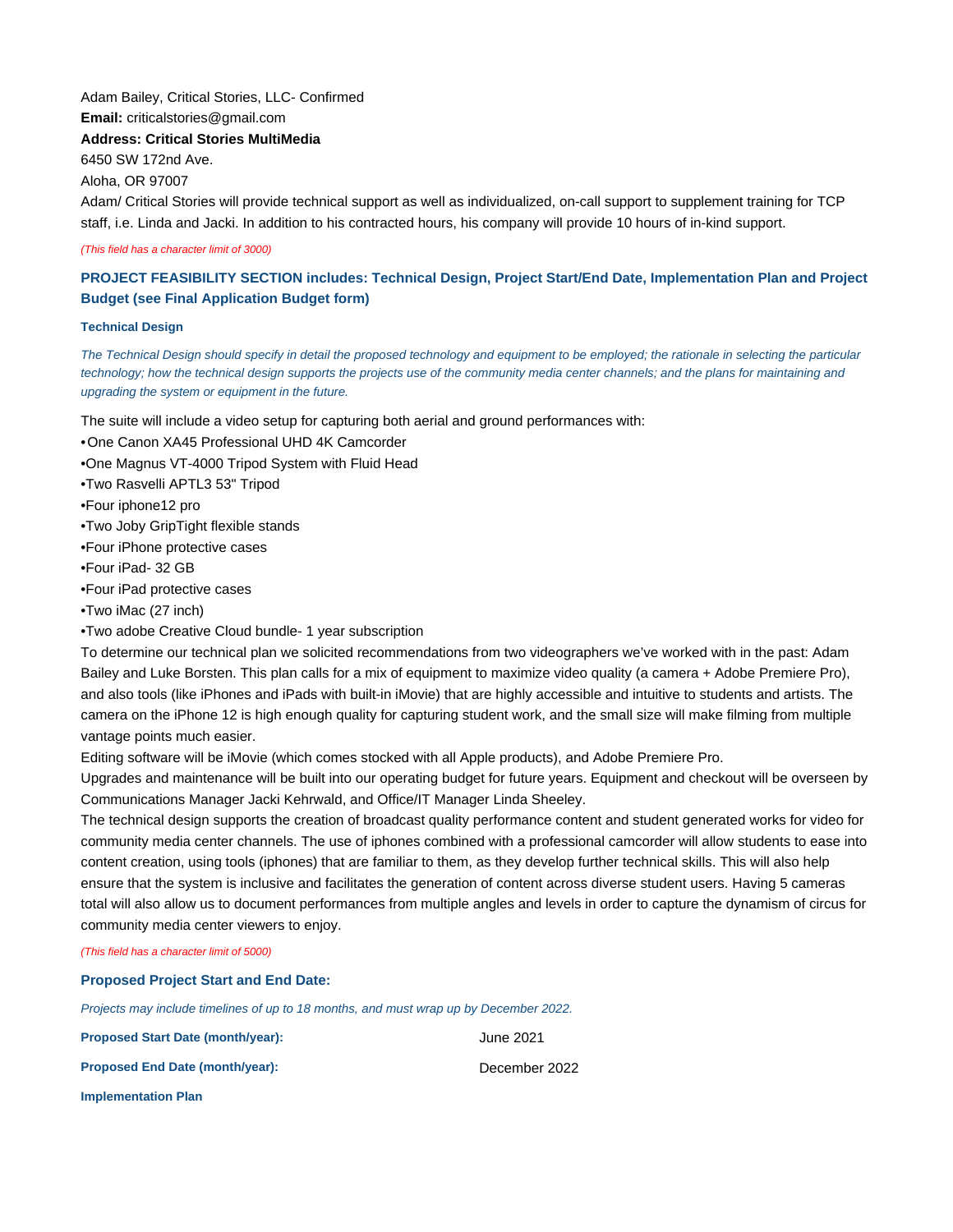The Implementation Plan should include major tasks and milestones in addition to detailed tasks needed to successfully implement the project..

**Our implementation plan has three phases:**

**Phase 1 (June – November 2021): Media suite creation**

**Our implementation plan has three phases:**

**Phase 1 (June – November 2021): Media suite creation**

- 1. Create a media suite on-site at our space in NW Portland to record performances and new works created specifically for video. TCP Videographer Adam Bailey will advise us throughout phase 1 & 2. Bailey brings a decade of experience as a camera operator, editor, lighting director, and cinematographer for ESPN, OPB, Netflix, and others. TCP's Office Manager Linda Sheeley will consult with Bailey to make all the purchases and develop protocols to manage equipment use, storage and check out.
- 2. TCP's Communications Manager Jacki Ward Kehrwald will oversee all event documentation, editing and distribution of content. Jacki and Adam will work together to develop curriculum and train staff and students to use the equipment and produce videos.
- 3. The suite will include a video setup for capturing both aerial and ground performances

•One Canon Professional Camcorder

- •Three tripods
- •Four iphone12 pro
- •Two Joby GripTight flexible stands
- •Four iPhone protective cases
- •Four iPad- 32 GB
- •Four iPad protective cases
- •Two iMac (27 inch)
- •Two adobe Creative Cloud bundle- 1 year subscription

## **Phase 2 (November 2021 – June 2022): Content creation and broadcasting**

We will create 10 hours of original video content for broadcast via Open Signal and MetroEast cable access channels and distribution via our YouTube channel, website, and social media platforms. Content will include:

•Documentation of 6 live circus performances

•additional short circus works created by students specifically for video

**Phase 3 (June-September 2022): Synthesize evaluation & review with TCP equity committee and reflect on how to improve the program for year 2.** 

(This field has a character limit of 2000)

 **Budget Narrative**

**Budget Narrative**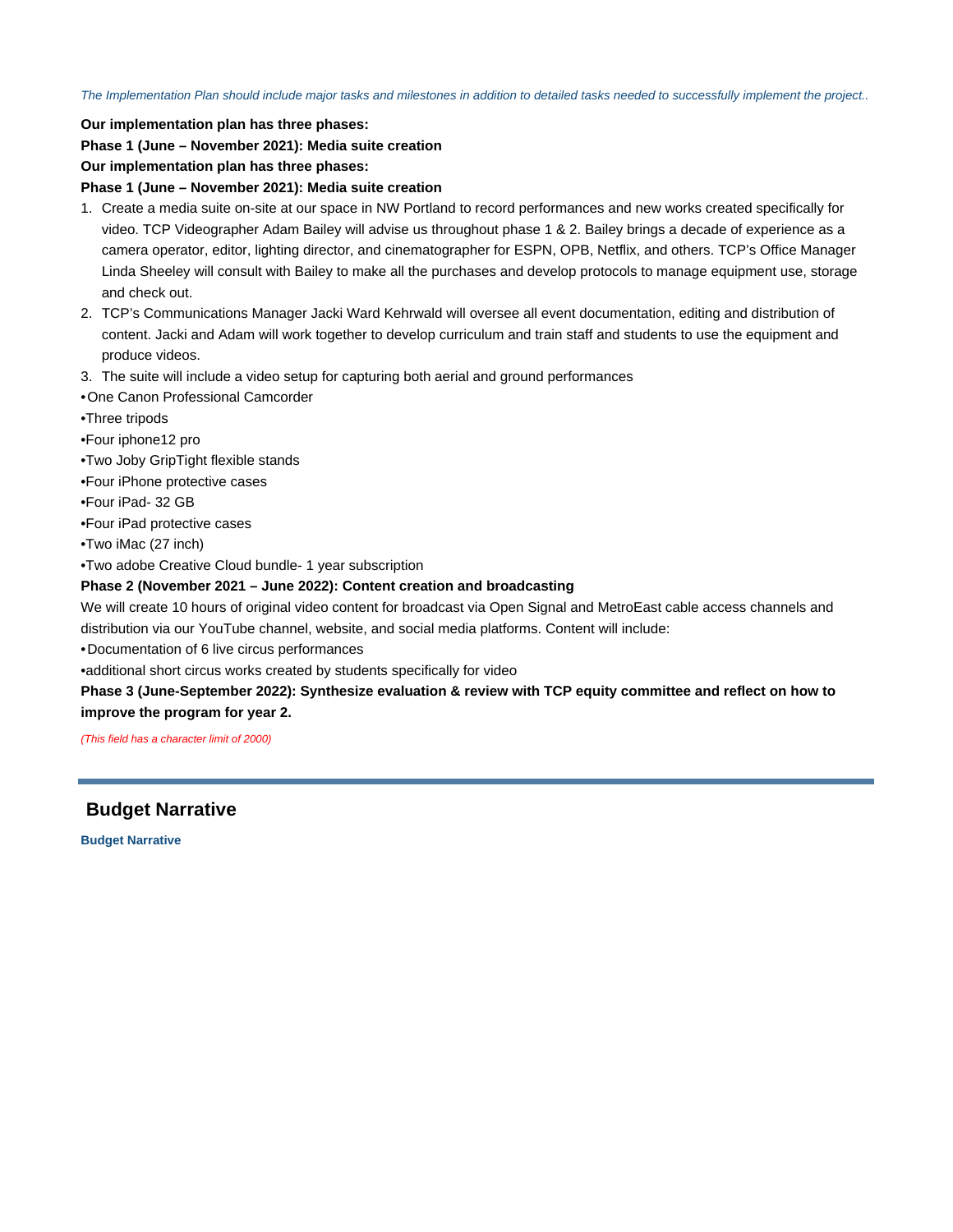## **PERSONNEL**

## **Jacki Ward Kehrwald (Communications Manager)**

5 hours per week x 50 weeks @ \$21.32 per hour (total \$5,330)

Tasks: document events; edit & distribute content via community media partners & TCP social media channels

### **Linda Sheeley (TCP Office Manager)**

2 hours per week x 50 weeks @ \$21.28 per hour (total \$2,128)

Tasks: Purchase equipment; develop protocols and put systems in place for equipment use, storage and check out

### **Education Managers x 3**

20 hours @ \$18 per hour (\$360) x 3 (total \$1080)

Tasks: Assisting with curriculum development & time to participate in equipment training.

## **Coaches x 3**

5 hours @ \$30 per hour (\$150) x 3 (total \$450)

Tasks: Time to participate in equipment training.

## **Executive Director Kirsten Collins & Education Director Erica Rubinstein**

Kirsten \$25 per hour x 10 hours (\$250); Erica @ \$23 per hour x 10 hours (\$230) (total \$480)

Tasks: conduct project evaluation

## **Equity committee**

4 staff members @ \$18 per hour x 4 hours \$72 x 4; \$35 honorarium for 1 student to participate in the review. (total \$323) Tasks: review the evaluation report and interview student participants to make recommendations for the following year

## **TOTAL COST FOR PERSONNEL: \$9,791 (MATCH)**

## **EDUCATION & TRAINING**

Linda & Jacki (TCP staff) will attend community media trainings at MetroEast

Membership cost (which covers classes for up to 4 people): \$200 per year

Upfront training through [SkillShare membership,](https://www.skillshare.com/membership/checkout?via=class-details&redirectTo=https%3A%2F%2Fwww.skillshare.com%2Fclasses%2F1304578769%2FsubscriptionEnroll%3Fclass-state%3Dmembership-only-one-click-enroll) which both staff and students can use to supplement their learning - on top of the curriculum that Adam will deliver- about how to use the media suite. The SkillShare membership builds inclusivity: as it will help people with different learning styles who may need to reinforce their learning or access information through a platform that allows for stops and starts.

Organizational membership cost: \$168 per year

## **TOTAL COST FOR EDUCATION & TRAINING: \$368 (GRANT)**

## **CONTRACTUAL**

Adam Bailey (Videographer-Technical Consultant):

40 hours @ \$100 per hour (total \$4,000)

\*\*10 hours to set up system and outline curriculum (included in the grant budget as it will have use beyond the 1 year grant

period) \$100 per hour x 10 hours\*\*

10 hours in-kind (\$1,000)

Tasks for 10 hours in-kind & 40 hours (via matching resources): On call tech/coaching support as issues come up, as well as assisting with training students and staff and helping finalize video deliverables to community media stations.

## **TOTAL COST FOR CONTRACTUAL: \$1,000 (GRANT) & \$5,000 (MATCH)**

## **EQUIPMENT**

Canon XA45 Professional UHD 4K Camcorder x 1 \$1,999: \$1,999 Magnus VT-4000 Tripod System with Fluid Head x 1 @ \$60: \$60 iPhone 12 pro x 4 @ \$999: \$3,996 Joby GripTight flexible phone stand x 2 @ \$25: \$50 Rasvelli APTL3 53" Tripod x 2 @ 26.33: \$52.66 iPhone protective cases x 4 @ \$14.99: \$59.96 iPad protective cases x 4 @ \$12.99 each: \$51.96 2 x 27 inch I-Macs: \$3,598 iPads x 4 (32GB) @ \$329 each: \$1,316 2 X Adobe Creative Cloud bundle - 1 year @\$636: \$1,271.76 **TOTAL COST FOR EQUIPMENT: \$12,555.34 (GRANT)**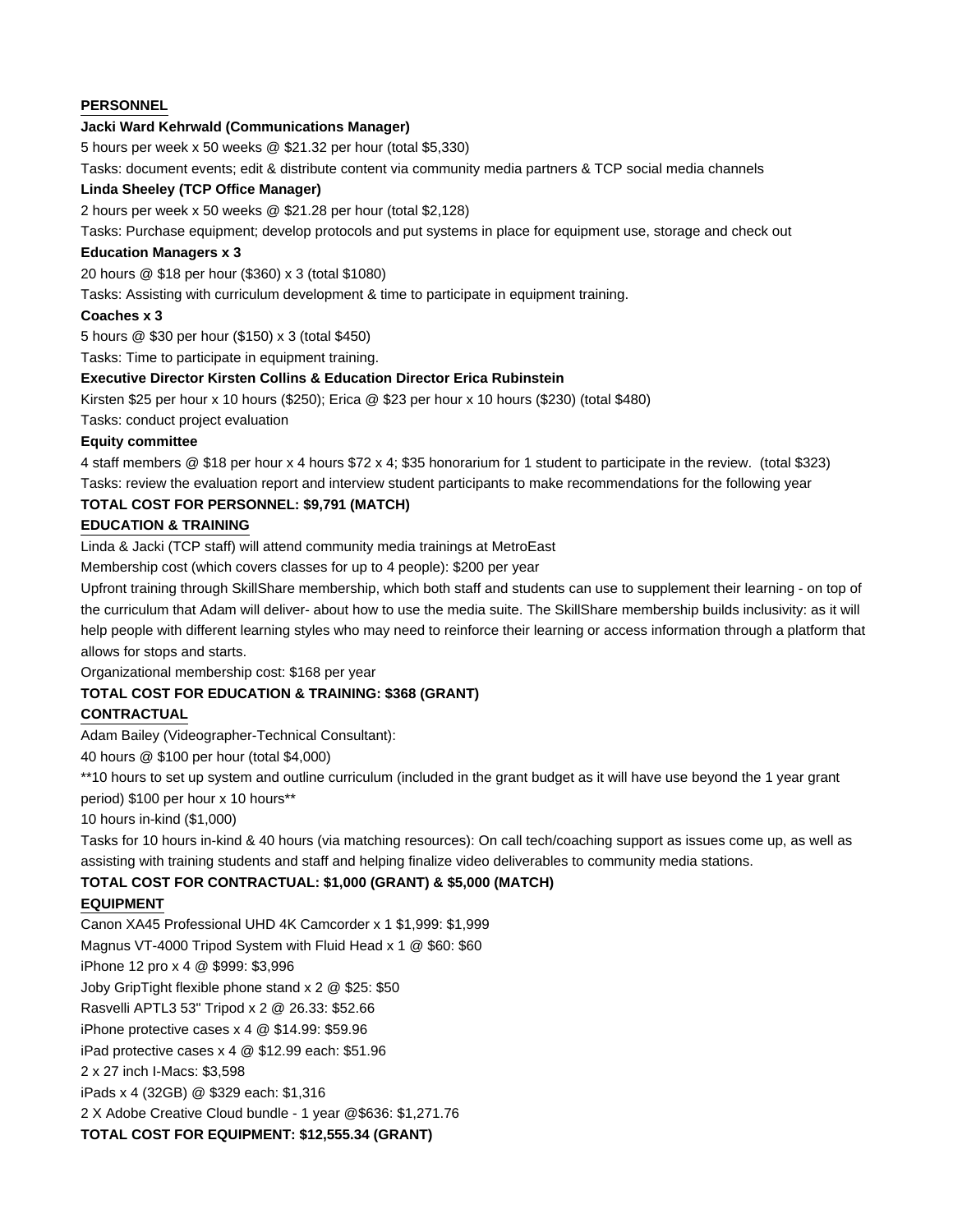## **OVERHEAD** A portion of CP's annual facilities costs for equipment storage and training space 2% of \$118,220: \$2,364.40 **TOTAL COST FOR OVERHEAD: \$1,392 (GRANT) & \$972.40 (MATCH)**

# **Line Item Budget**

| <b>Cost Category</b>                      | <b>Grant Funds</b> | <b>Match Amount</b> | <b>Project Total</b> |
|-------------------------------------------|--------------------|---------------------|----------------------|
| Personnel                                 | \$0.00             | \$9,791.00          | \$9,791.00           |
| <b>Education and Training</b>             | \$368.00           | \$0.00              | \$368.00             |
| Travel                                    | \$0.00             | \$0.00              | \$0.00               |
| Contractual                               | \$1,000.00         | \$5,000.00          | \$6,000.00           |
| Equipment                                 | \$12,555.34        | \$0.00              | \$12,555.34          |
| Infrastructure/Facilities<br>Construction | \$0.00             | \$0.00              | \$0.00               |
| <b>Miscellaneous</b>                      | \$0.00             | \$0.00              | \$0.00               |
| Overhead                                  | \$1,392.00         | \$972.40            | \$2,364.40           |
| <b>Totals</b>                             | \$15,315.34        | \$15,763.40         | \$31,078.74          |

# **Supplemental Material Attachments**

| <b>File Name</b>                      | <b>Description</b> | <b>File Size</b> |
|---------------------------------------|--------------------|------------------|
| Circus Project Board of Directors.pdf | Board of Directors | 71 KB            |

# **Final Application Signature**

| <b>Signature of Duly Authorized Representative</b> | Kirsten Collins              |
|----------------------------------------------------|------------------------------|
| <b>Date</b>                                        | 04/12/2021                   |
| <b>Title</b>                                       | Executive Director           |
| <b>Phone</b>                                       | 503-449-8210                 |
| E-mail                                             | kirsten@thecircusproject.org |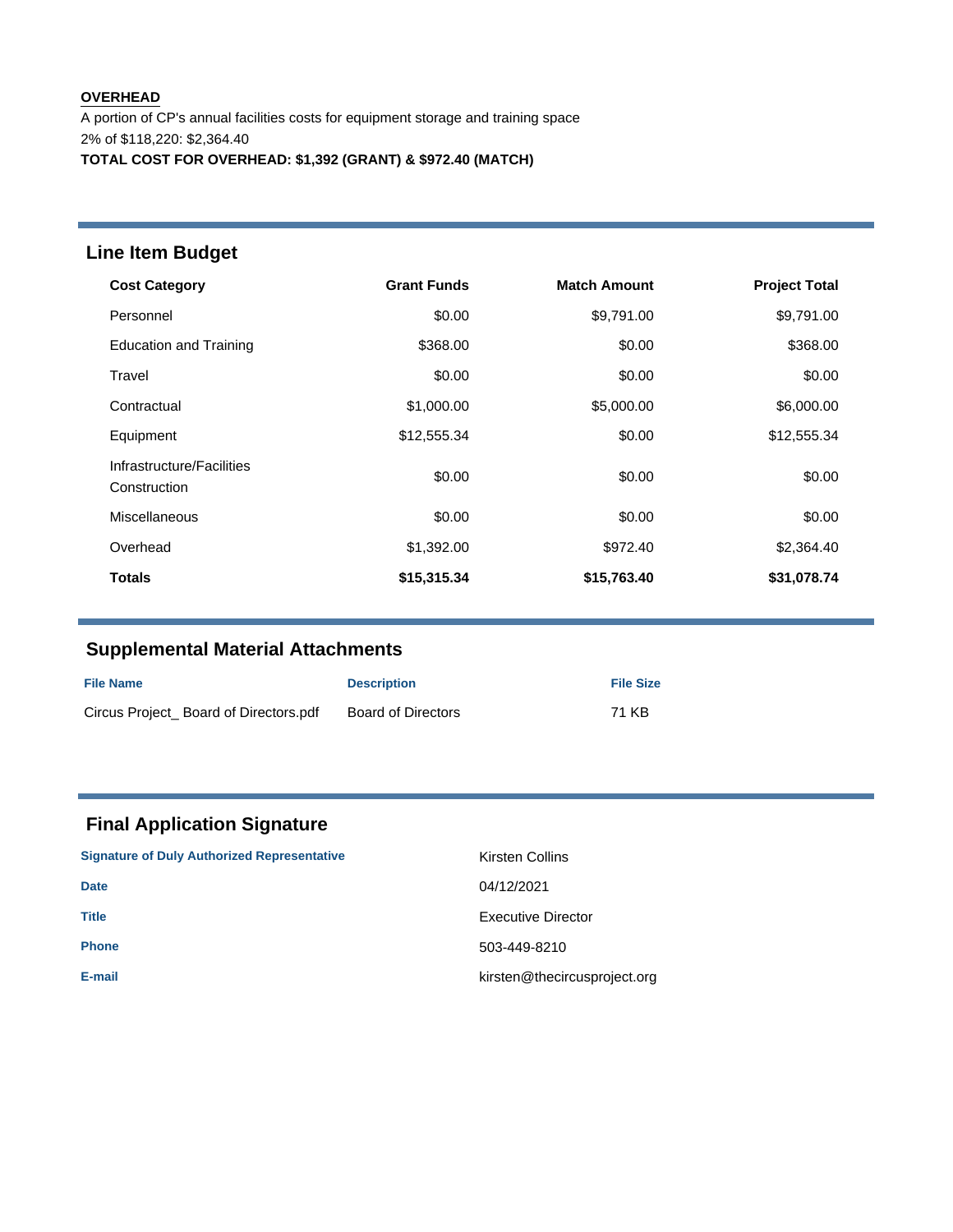# **The Circus Project**

# **Board of Directors**

**2020**

## **Linda McGeady,** *Board Chair*

- (503) 816-0828
- Board member since 2015

In addition to being board chair of the Circus Project,Linda serves on the Art Committee of the Randall Children's Hospital at Legacy Emanuel, is board chair of the Regional Arts and Cultural Council, and is active in The International School parent community.

Before moving to the U.S. from the United Kingdom, Ms. McGeady was the Deputy Director of the Association for the Conservation of Energy (ACE), a lobbyist to the UK and European Parliaments on energy conservation. She holds a Master of Artsdegree in French Literature from St. Andrews University in Scotland, and was a PhD student at St. John's College, Oxford. Linda chairs the Circus Project's Fundraising Committee.

## **Hertsel Shadian,** *Secretary*

- (503) 597-8701
- Board member since 2014

Hertsel is an attorney specializing in taxation, general business, estate planning, and nonprofit law. He has been involved at the Circus Project since preparing our founding nonprofit documents. He holds a BA from the University of Hawaii – Manoa, a J.D.from Gonzaga University School of Law, and a LL.M from the University of Washington School of Law.Hertsel joined the Circus Project board in 2008.

## **Cindy Thompson,** *Board member*

- (503) 704-6995
- Board member since 2020

For more than two decades, Cindy Thompson has been producing some of the most innovative events in Portland, Oregon. Her experience in producing large-scale community events began in the 1980s when she produced the city's largest one-day event, the groundbreaking Neighborfair, which spurred other large festivals and events in Portland. In 1987, Thompson formed one of the city's first special event firms, Cindy Thompson Events. Since then, she has worked with a variety of corporate clients, as well as civic and non-profit organizations to create innovative and successful events.